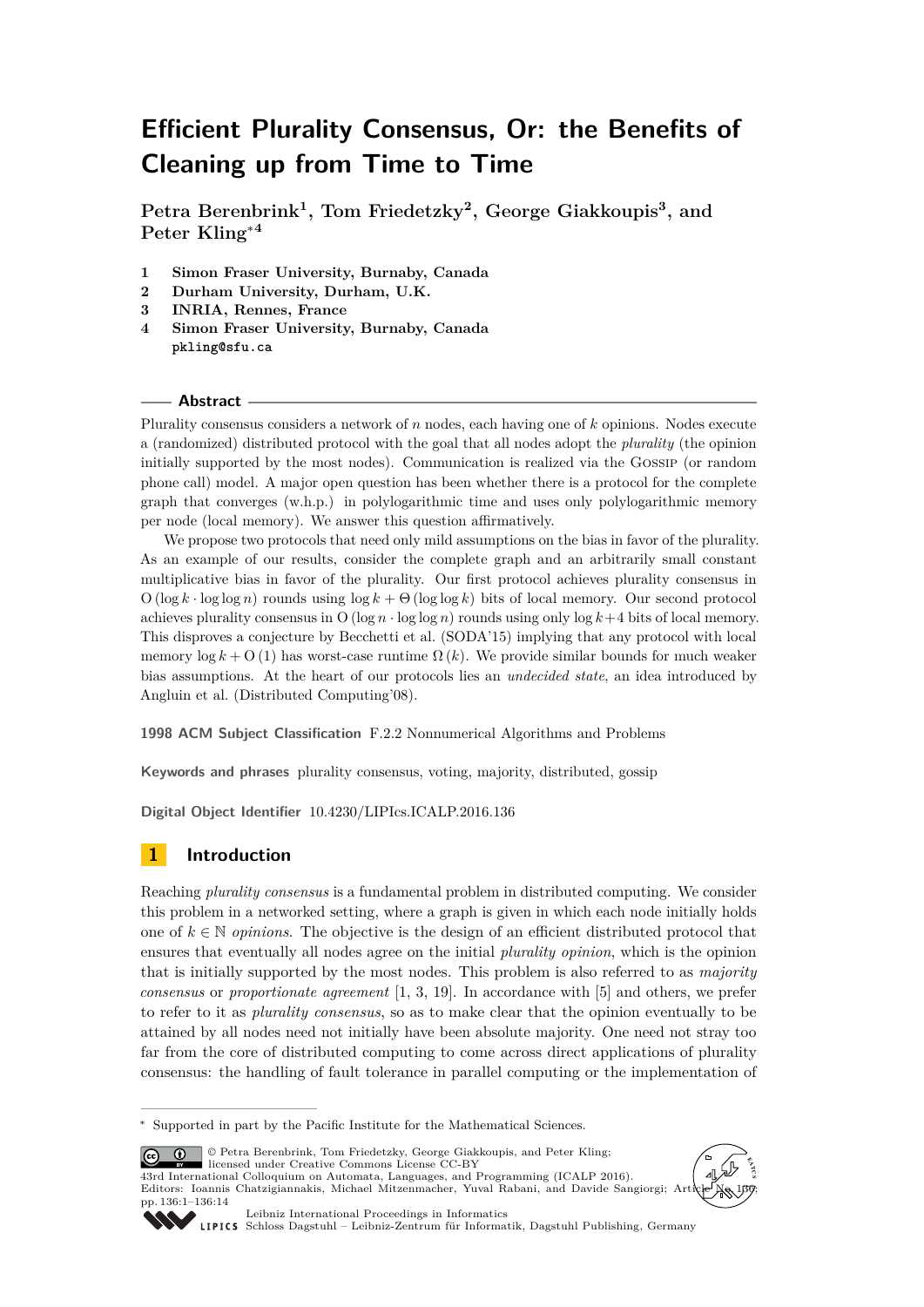#### **136:2 Efficient Plurality Consensus**

majority-based conflict resolution for CRCW PRAMs (and derivative models) are immediate examples.

Natural metrics for plurality consensus protocols are running time and memory overhead. The latter is the additional amount of (local) memory needed by each node above and beyond the bits required to store its current opinion. Results are typically expressed in terms of the number of nodes, the number of initial opinions, and the initial bias (between plurality and remaining opinions). Of particular interest, to us and in general, are fast protocols with small memory overhead. As in [\[5\]](#page-12-2) we assume a synchronous Pull-based Gossip communication model on the underlying graph. Here, in each discrete round, every node may contact one neighbor and query that neighbor's opinion. We mostly assume the complete graph, but using a construction of [\[5\]](#page-12-2) we can easily extend our results to regular expanders. We define the (relative) plurality gap  $\gamma > 1$  as the ratio between the plurality opinion and the second most common opinion. We analyze two protocols in this paper:

- A protocol with running time  $O(\log k \cdot \log \log_{\gamma} n + \log \log n)$  and memory overhead m.  $\Theta$  (log log k).
- A protocol with running time  $O(\log n \cdot \log \log_{\gamma} n)$  and memory overhead 4.

Plurality consensus is a member of the class of population dynamics, which are of great interest in fields as varied as epidemiology, physics, statistics, biology, chemistry, or sociology. All these have in common an initial population of agents with some initial properties and a protocol (dynamics) that in some manner changes the properties of given agents usually based on those of other agents. Specific models are as varied as the problems themselves; for instance, we may or may not have an underlying graph structure, a prescribed timing model, or restrictions on the amount and nature of communication. Other related dynamics are the lately en vogue voting protocols and Moran-type processes.

## **1.1 Related Work**

In [\[3\]](#page-12-1), Aspnes et al. consider  $k = 2$  initial opinions  $\{x, y\}$  and the complete graph as neighborhood structure. They introduce a third state, referred to as *blank*, *b*, which is a crucial ingredient in their protocol and analysis. Their protocol works such that an activated node *u* picks another node *v* at random. Given the opinions of those two nodes, the transition now proceeds as follows: If *u* has a non-blank opinion and sees in *v* the other non-blank opinion then it changes to  $b$ , if it has a non-blank opinion and sees in  $v$  the same non-blank opinion or  $b$  then it maintains its opinion, and if it has the blank opinion then it just copies whatever it sees in *v*. The authors show that with high probability all *n* nodes reach consensus within  $O(n \log n)$  many interactions (corresponding to parallel convergence time  $O(\log n)$ ), and the consensus value is the plurality value provided its (absolute) initial bias is at least  $\omega(\sqrt{n}\log n)$ . Each node needs to be able to store one of three values, *x*, *y*, or *b*.

In the case of two opinions the plurality problem can be solved by calculating the median of the opinions. In [\[11\]](#page-13-2) the authors present such a protocol that converges in  $O(\log n)$  rounds and has constant memory overhead, if the initial difference bias  $c_1 - c_2$  is at least  $\Omega(\sqrt{n \log n})$ . In [\[2\]](#page-12-3) the authors consider the plurality problem in a sequential setting where only one node can change its opinion at a time. They present a new protocol called Average and Conquer (AVC) that solves plurality exactly, in sequential time  $O(n \log n / (s\epsilon) + \log n \log s)$ , where  $\epsilon n$  $(\epsilon > 1/2)$  is the size of the plurality opinion and *s* the number of states. In [\[7\]](#page-13-3) the authors generalize the former result to general networks and *k* opinions. They introduce protocols that solve the plurality consensus problem that are based on an interesting relationship between plurality consensus and distributed load balancing.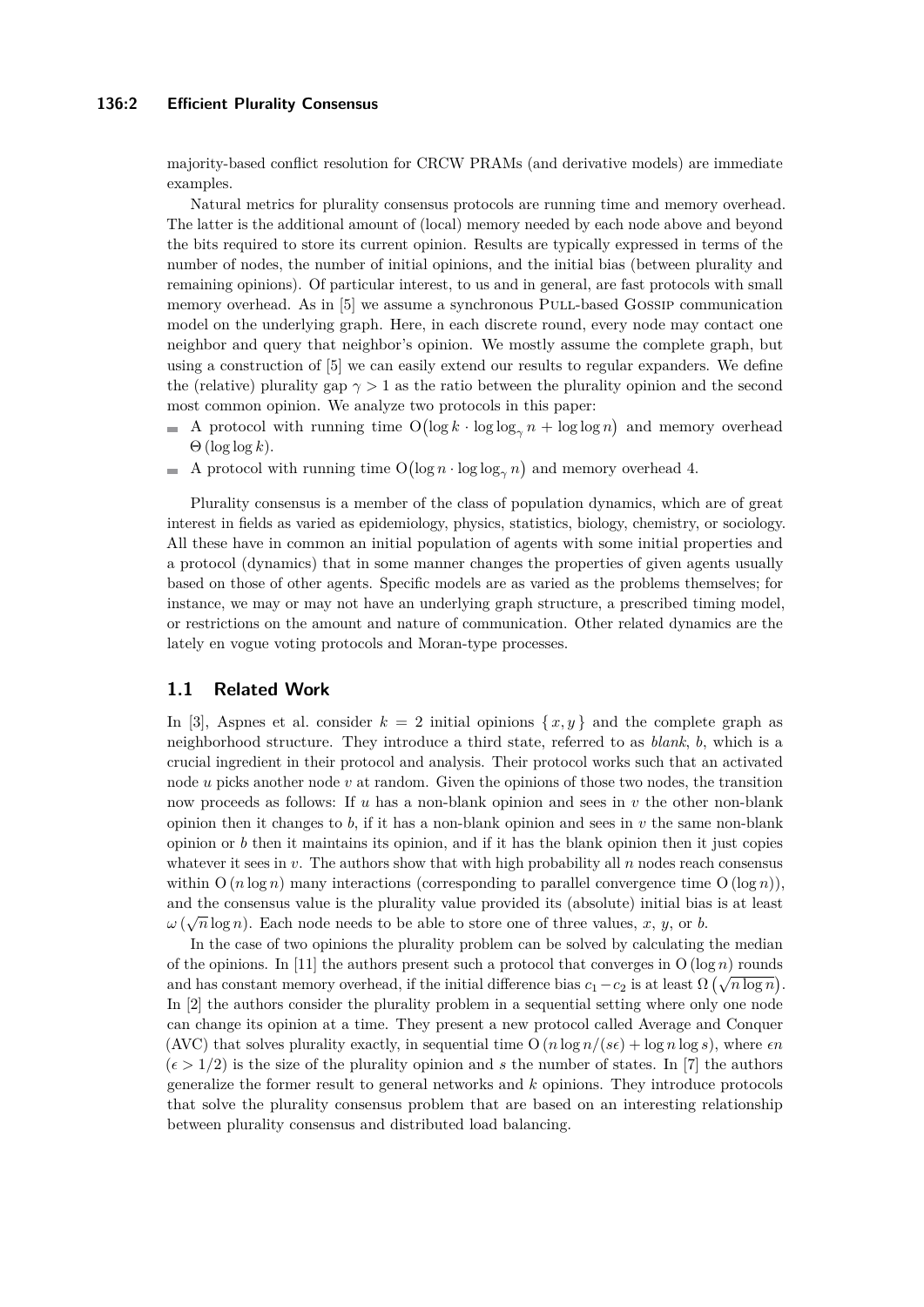In [\[5\]](#page-12-2) Becchetti et al. take the model of  $[3]$  and generalise it to  $k \geq 2$  initial opinions. They still use the blank state, which they however refer to as undecided. The authors express their results in terms of  $\text{md}(\bar{\mathbf{c}})$ , *the monochromatic distance* of configuration *c*. Formally,  $\text{md}(\bar{\mathbf{c}}) = \sum_{i=1}^{k} c_i/c_1$ , where  $c_i$  is the number of nodes with opinion *i* and  $c_1 \geq c_2 \cdots \geq c_k$ . Note that  $\text{md}(\bar{\mathbf{c}})$  is always between O (1) and O (k). Then authors show almost-tight bounds on convergence time. Formally, let  $k = k(n)$  be any function such that  $k = O((n/\log n)^{1/3})$ , and consider any initial configuration with  $c_1 \geq (1 + \alpha) \cdot c_2$ , where  $\alpha \geq 0$  is any arbitrarilysmall constant. Their protocol converges in  $O(md(\bar{c}) \cdot \log n)$ , rounds (w.h.p.) and it has only constant memory overhead. They also show that for  $k = O((n/\log n)^{1/6})$  and any initial configuration the convergence time of their protocol is (w.h.p.) linear in the monochromatic distance. Finally, they show how to adapt their results to regular expanders using random walks to sample the opinion of nodes. As with [\[3\]](#page-12-1), they require one state more than is necessary to store the actual opinion values. They conjecture that any protocol using  $\log k + O(1)$  bits of memory has runtime at least linear in k in the worst case — as discussed later, we partially refute this conjecture. In [\[6\]](#page-13-4) the authors consider the 3-majority dynamics. They show that for  $k \leq n^{\alpha}$  (with constant  $\alpha$ ) the 3-majority dynamics converges to an *almost-consensus* state in time  $O((k^2 \sqrt{\log n} + k \log n)(k + \log n))$ . An almost-consensus state is defined as a state where all but a subset of size  $O(n^{\gamma})$  (for constant  $\gamma < 1$ ) of the nodes support the same opinion. In [\[4\]](#page-12-4) the authors consider the undecided dynamics in complete graphs in an asynchronous setting. They derive the time of convergence and an upper bound for the probability of error.

A line of research which is related to the plurality consensus problem is the voting problem. The setting is the same, a network with *n* nodes is given and initially every node has one of *k* opinions. Here the goal is that all nodes agree on one opinion, which is not necessarily the plurality opinion. A sequential version of the voter model was introduced in [\[16\]](#page-13-5). The parallel voter model was first analyzed in [\[15\]](#page-13-6). The authors of [\[15\]](#page-13-6) bound the expected consensus time in terms of the expected meeting time  $T_m$  of two random walks and show a bound of  $O(T_m \cdot \log n) = O(n^3 \log n)$ . The authors of [\[8\]](#page-13-7) provide an improved upper bound of  $O(1/(1 - \lambda_2) \cdot \log^4 n + \rho)$  on the expected consensus time for any graph *G*, where  $\lambda_2$  is the second eigenvalue of the transition matrix of a random walk on *G*, and  $\rho = \left(\sum_{u \in V(G)} d(u)\right)^2 / \sum_{u \in V(G)} d^2(u)$  is the ratio of the square of the sum of node degrees over the sum of the squared degrees. The authors of [\[9,](#page-13-8) [10\]](#page-13-9) consider a modification of the standard voter model with two opinions, which they call *two-sample voting*. In every round, each node chooses two of its neighbors randomly and adopts their opinion only if they both agree. For regular graphs and random regular graphs, it is shown that two-sample voting has a consensus time of  $O(\log n)$  if the initial imbalance between the nodes having the two opinions is large enough. In [\[13\]](#page-13-10) the authors consider a 2-choice voting protocol for *k* opinions in the complete graph. Their protocol converges to the majority opinion in time  $O(k \cdot \log n)$ , with high probability, if  $k=O(n^{\epsilon})$  for some small  $\epsilon > 0$ , and the initial absolute gap between while mean probability, if  $\kappa = O(n^2)$  for some small  $\epsilon > 0$ , and the initial absolute gap between<br>largest and second-largest opinion is  $\Omega(\sqrt{n \log n})$ . They also show that there exist initial configurations where the  $\Theta(k)$  bound on the run time is matched. Independently, they also give a protocol which is similar to our simple, first protocol (cf. Section [3\)](#page-4-0) and has roughly the same voting time. Other related papers from literature about sensor networks include [\[12\]](#page-13-11) (which considers *binary interval consensus*, which can be used to solve majorization) and [\[17\]](#page-13-12) (which considers the plurality problem in a different distributed model and for constant *k*).

## **1.2 Our Contribution**

In Section [3](#page-4-0) we present and analyze protocol RepeatedCleanup, which in a complete graph of *n* nodes and *k* opinions works in  $O( \log k \cdot \log \log_{\gamma} n + \log \log n)$  rounds and has a memory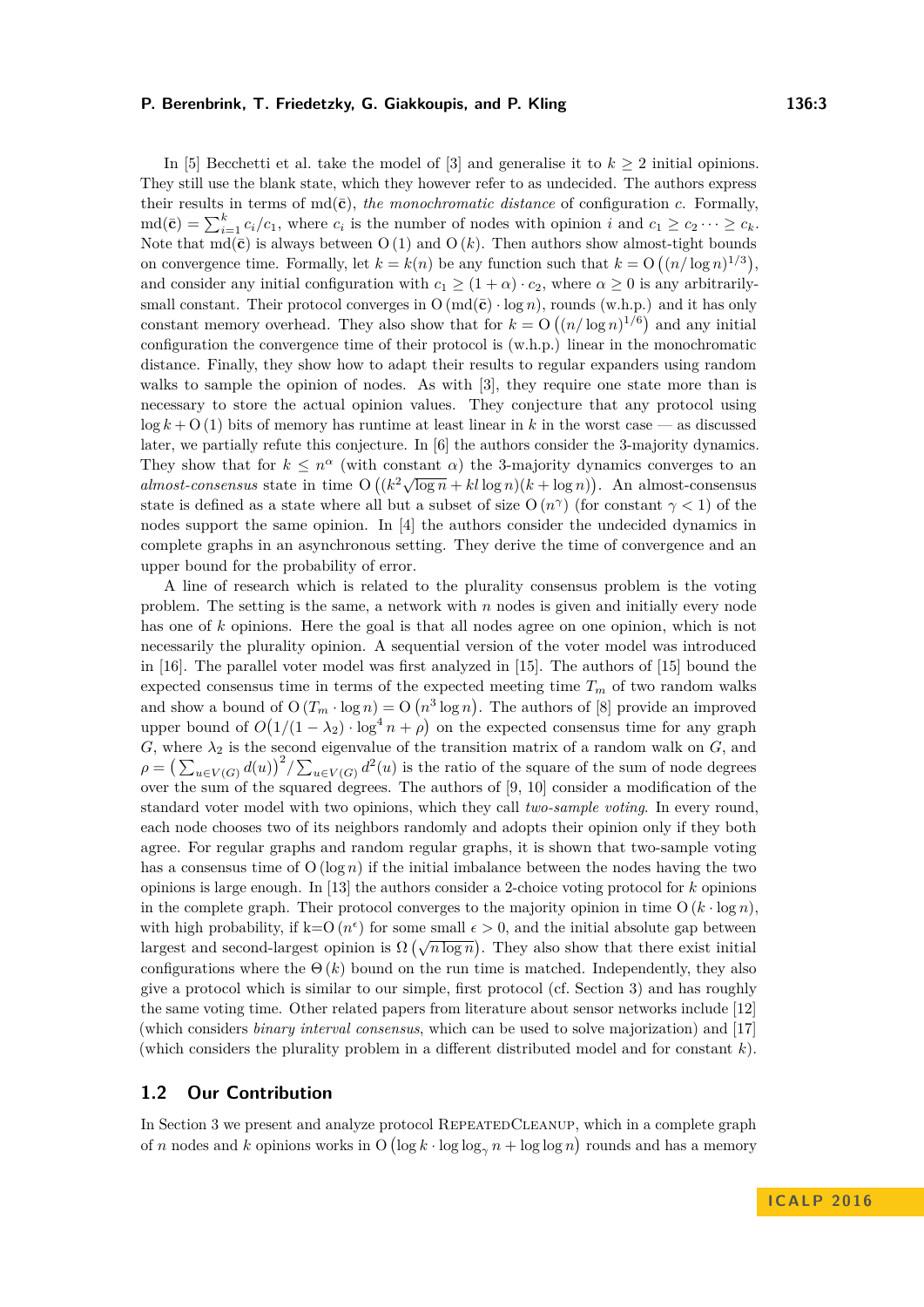#### **136:4 Efficient Plurality Consensus**

overhead of O ( $\log \log k$ ) bits. The protocol is a synchronized version of the protocol from [\[6\]](#page-13-4), in which the nodes "lose" their opinion and adopt the state "undecided" whenever they sample a node with a different opinion. Then they will adopt the "real" opinion of the next (i.e., not undecided) node they sample. The nodes keep changing their opinion until all nodes agree on the plurality opinion. In contrast, our protocol works in  $O(\log \log_{\gamma} n)$  many phases, each of length  $\Theta(\log k)$ . In the first round of every phase the nodes sample a node and lose the opinion if the sampled node has a different opinion. They then use the rest of the phase to find a new "real" opinion. In [\[5\]](#page-12-2) the authors show that for  $k = O((n/\log n)^{1/6})$  and any initial configuration the convergence time of their protocol is linear in the monochromatic distance, which can be as large as  $O(k)$ . Hence, our protocol outperforms the lower bound for the protocol of [\[5\]](#page-12-2). Interestingly, the speed-up is reached by synchronizing the protocol, which can also be regarded as slowing it down. In our protocol a node that just found a real opinion again waits until the beginning of the next round to sample another node, instead of doing that immediately.

The drawback of our first protocol is that it uses a counter to determine the end of a phase. In Section [4](#page-10-0) we present a protocol that works in  $O(\log n \cdot \log \log_{\gamma} n)$  rounds and has a memory overhead of only 4 bits. The main idea of the protocol is to slow down the progress in the individual phases by having nodes toss a biased coin with success probability  $1/n$ , basically replacing the deterministic counter by a probabilistic counterpart. Our result shows that a conjecture by Becchetti et al. [\[5\]](#page-12-2), implying that any protocol with constant memory overhead has worst-case runtime  $\Omega(k)$ , does not hold if nodes have access to such a coin. Note that the coin toss is not necessary if nodes can decide whether they sampled themselves (or a marked node/leader).

A very recent, independent result by Ghaffari and Parter [\[14\]](#page-13-13) suggests a protocol for plurality consensus with similar time and memory bounds as ours. They employ the same basic idea of cleanup and decision-accumulation rounds (cf. Section [3\)](#page-4-0), which they name selection and recovery steps. Their final protocol differs in that they use some of the undecided nodes as *clock nodes* (which use the log *k* bits normally used to store the opinion to count time) to help synchronize other nodes.

# **2 Model & Notation**

We consider protocols in the complete graph with  $n \in \mathbb{N}$  nodes. Each node *u* has one of  $k \in \mathbb{N}$  opinions op<sub>u</sub>  $\in \{1, 2, \ldots, k\}$ . We write op<sub>u</sub>  $= \perp$  to indicate that node *u* is undecided. Time is modelled in synchronous, discrete and parallel rounds and we assume a Pull-based Gossip model for communication (nodes can request information from one other node chosen uniformly at random). Note that each node needs at least  $\lceil \log k \rceil$  bits of local memory (to store its current opinion). Any additional number of bits per node needed by a given protocol is called the protocol's *memory overhead*.

**Notation.** In the following,  $\|\cdot\|_1$  and  $\|\cdot\|_2$  denote the  $L^1$  and  $L^2$  norms, respectively, that is,  $||x||_1 = \sum_{i=1}^n |x_i|$  and  $||x||_2 = \sqrt{\sum_{i=1}^n |x_i|^2}$  for an *n*-dimensional vector *x*. For a real value  $x > 0$ , its binary logarithm is denoted by  $\log x$  and its natural logarithm by  $\ln x$ . For an integer *i*, the shorthand  $[i] := \{1, 2, \ldots, i\}$  denotes the set of the first *i* integers. The phrase *with high probability* (w.h.p.) refers to probabilities of the form  $1 - n^{-\Omega(1)}$ .

At any point in time, the system can be described by a *k*-dimensional vector  $x =$  $(x_1, x_2, \ldots, x_k) \in \{0/n, 1/n, \ldots, 1\}^k \subseteq [0, 1]^k$ , where the *i*-th entry  $x_i \in [0, 1]$  denotes the current fraction of nodes with opinion *i*. We call such a vector *x* a *configuration*. Note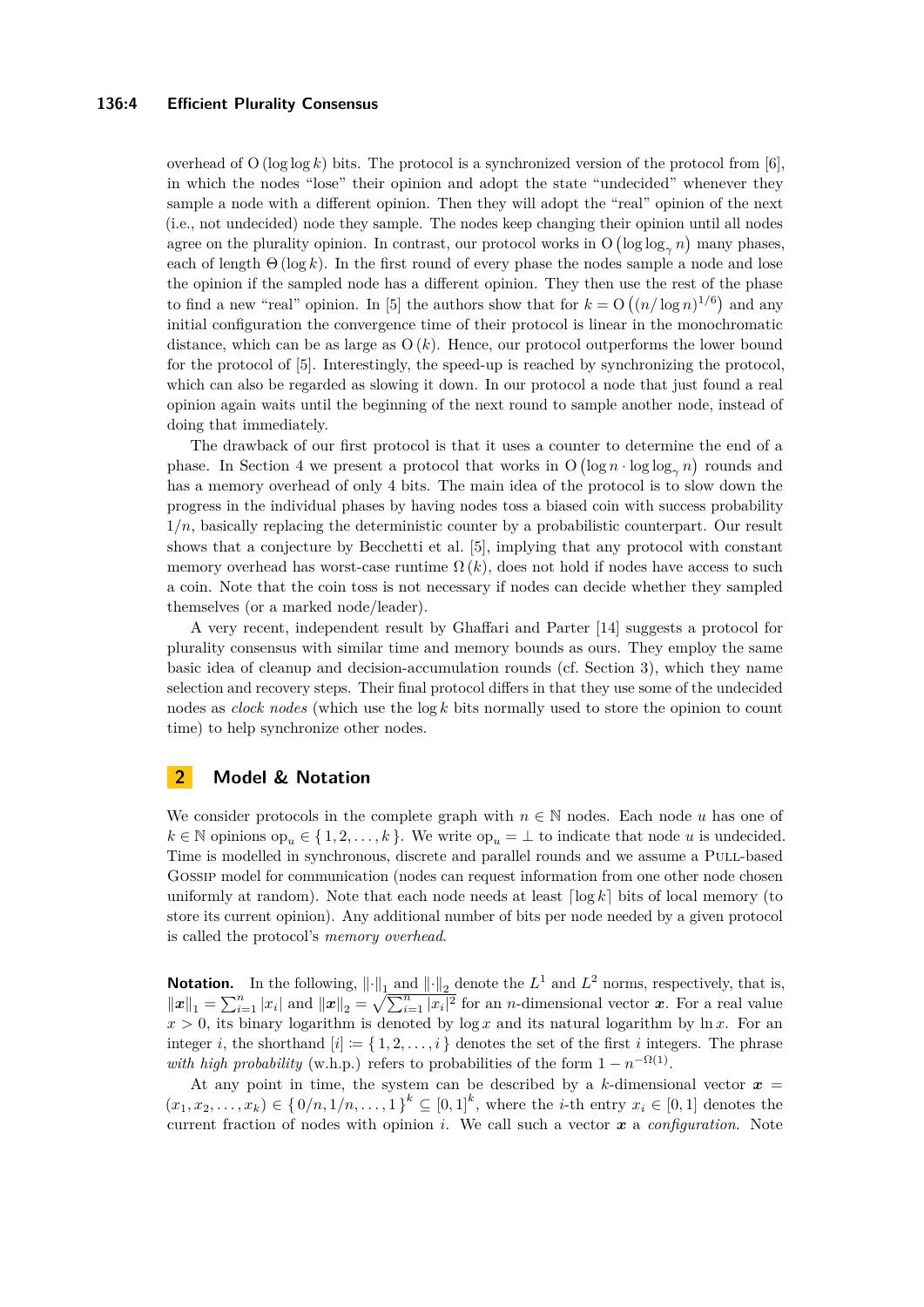that  $1 - ||x||_1 \in [0, 1]$  is the fraction of undecided nodes.  $X_i(t)$  is defined as the random variable that takes as its values the configuration produced by the protocol at the end of round  $t \in \mathbb{N}_0$ . We use  $\bar{x} := X(0)$  to denote the initial (fixed) configuration. The random variable  $Y(t) := 1 - ||X(t)||_1$  with values in  $\in [0, 1]$  denotes the fraction of undecided nodes at the end of round *t*.

To measure how far we are from plurality consensus, we define two *plurality gap* notions: Assuming (w.l.o.g.) that 1 is a most common opinion, let  $\psi(\mathbf{x}) := x_1 - \max_{i \neq 1} x_i \in [0, 1]$  be the *absolute* plurality gap. Similarly,  $\gamma(x) := x_1 / \max_{i \neq 1} x_i \geq 1$  is the *relative* plurality gap.

**Assumptions.** In order to guarantee convergence, we need some (mild) bias assumptions. Given the initial configuration  $\bar{x}$ , without loss of generality (w.l.o.g.), we assume  $\bar{x}_1 \geq \bar{x}_i$  for all  $i \in [k]$  and refer to (the initially most common) opinion 1 as the *plurality opinion*. For most of the analysis we assume

<span id="page-4-1"></span>
$$
\psi(\bar{x}) = \omega \left( \frac{(\log n)^2}{\sqrt{n}} \right) \tag{1}
$$

and

<span id="page-4-3"></span>
$$
k = o\left(\frac{\sqrt{n}}{(\log n)^2}\right). \tag{2}
$$

While Condition [\(1\)](#page-4-1) is essential<sup>[1](#page-4-2)</sup>, Condition [\(2\)](#page-4-3) is without loss of generality (it can be achieved by merging small opinions). We define  $\rho = \rho(n) := (\log n)^2 / \sqrt{n}$  and call a configuration *x biased* if  $\psi(x) = \omega(\rho)$ . Our analysis assumes *n* to be at least some sufficiently large constant.

# <span id="page-4-0"></span>**3 Plurality Consensus with**  $\log k + \Theta(\log \log k)$  **Bits**

We divide time into *phases*, each consisting of  $T := 5 + 2 \log k$  rounds. In each round, every node *u* uses a PULL operation to sample a random node *v* and checks its opinion op<sub>*v*</sub>. We distinguish two types of rounds:

- $\mathbf{r}$ *Cleanup* rounds represent the first round of each phase. Here, *u* becomes undecided if op*<sup>v</sup>* differs from *u*'s own opinion op*<sup>u</sup>* (and keeps its opinion otherwise).
- *Decision-accumulation* rounds make up the remaining  $T 1$  rounds of a phase. Here,  $\blacksquare$ only undecided nodes act and simply adopt the pulled opinion  $op_v$ .

The synchronization of the steps in which nodes lose their opinion and adopt opinions of sampled nodes is key to the fast convergence. As we will see in the analysis they ensure that each phase increases the relative plurality gap exponentially. We call this protocol REPEATEDCLEANUP. See Listing [1](#page-5-0) for a formal description. In the remainder of this section we prove the following theorem.

<span id="page-4-4"></span>**Findment 1.** REPEATEDCLEANUP *has a local memory overhead of*  $\Theta$  (log log *k*) *bits.* If *started on a biased configuration*  $\bar{x}$  *with relative plurality gap*  $\gamma := \gamma(\bar{x})$ *, then (w.h.p.) plurality consensus is achieved in*  $O(\log(k) \cdot \log \log_{\gamma} n + \log \log n)$  *rounds.* 

We use the shorthand  $\mathbf{X}(\tau,t) := \mathbf{X}((\tau-1) \cdot T + t)$  to denote the configuration at the end of round *t* in phase  $\tau$ . Similarly,  $X_i(\tau, t)$  and  $Y(\tau, t)$  denote the corresponding fractions

<span id="page-4-2"></span><sup>&</sup>lt;sup>1</sup> Our results hold also under the slightly weaker condition  $\psi(\bar{x}) = \omega(\sqrt{\log(n)/n})$ . However, Condition [\(1\)](#page-4-1) significantly simplifies some parts of the analysis.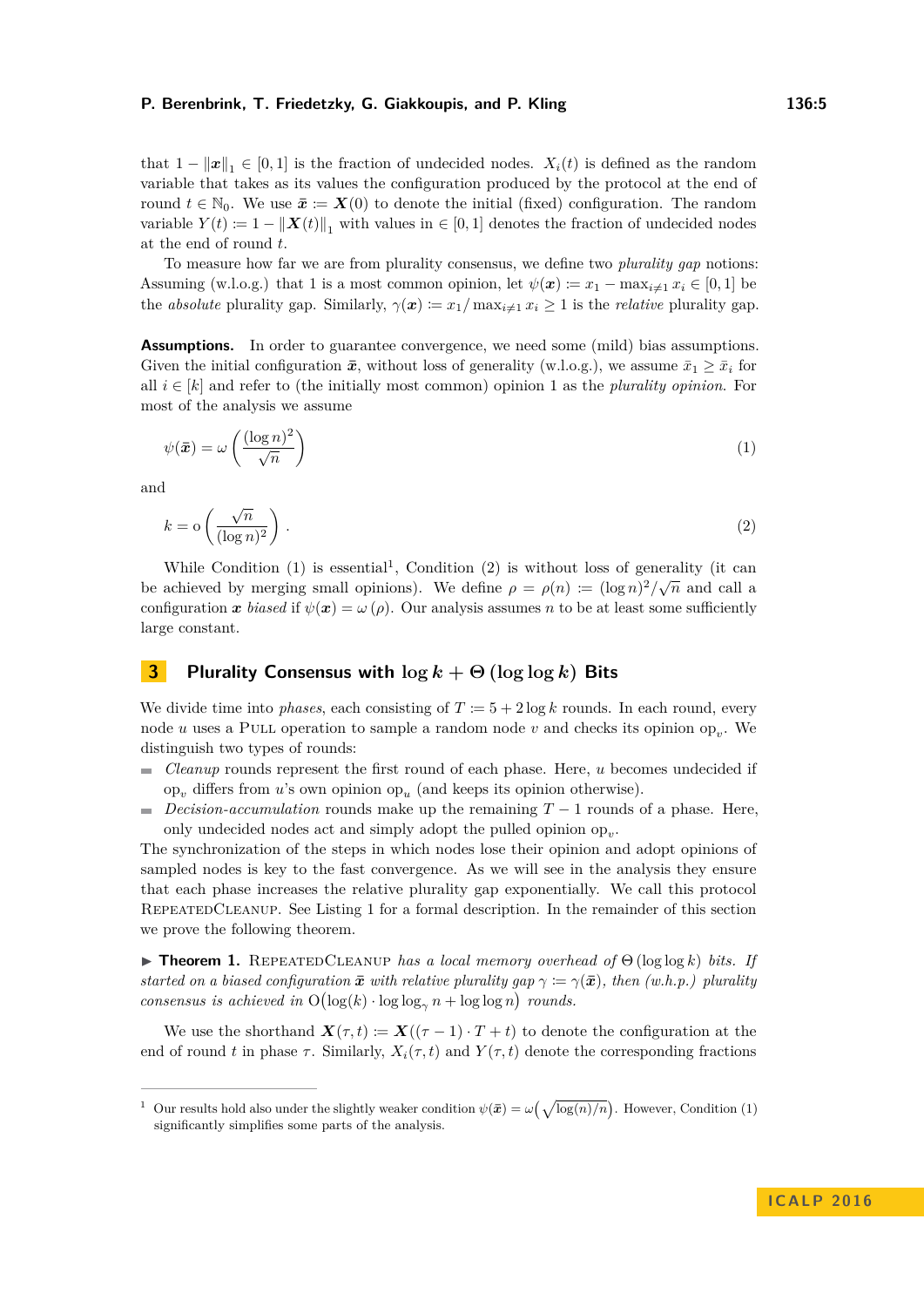#### **136:6 Efficient Plurality Consensus**

<span id="page-5-0"></span>

| 1 sample a random node $v$                                                                   |                           |
|----------------------------------------------------------------------------------------------|---------------------------|
| 2 if $t \equiv 0 \pmod{T}$ :                                                                 | ${deanup}$                |
| 3 if $\operatorname{op}_v \neq \operatorname{op}_u$ : $\operatorname{op}_u \leftarrow \perp$ |                           |
| 4 else:                                                                                      | ${decision-accumulation}$ |
| 5 if $\operatorname{op}_u = \perp$ : $\operatorname{op}_u \leftarrow \operatorname{op}_v$    |                           |

**Listing 1** Protocol REPEATEDCLEANUP as executed by node *u* in round  $t \in \mathbb{N}$ . It works in phases of length  $T = \Theta(\log k)$  and has memory overhead  $\Theta(\log \log k)$ .

of nodes. The following definition identifies opinions that are supported by only a small fraction of nodes (and, thus, are likely to vanish in a cleanup round), and configurations that do not have too many undecided nodes.

- An opinion *i* in configuration  $x$  is *negligible* if  $x_i \le \rho$  (recall that  $\rho = (\log n)^2 / \sqrt{n}$ ).
- A configuration *x* is *alive* if  $||x||_1 \geq 1 e^{-1}$ .

The following simple observation already hints at the basic change of configurations during a phase: in expectation, the cleanup round squares the relative plurality gap (but reduces the absolute support of each opinion), while the decision-accumulation rounds increase the absolute support of each opinion (not changing the relative plurality gap).

<span id="page-5-2"></span>▶ Observation 2. *Consider a configuration*  $x$  *with*  $y := 1 - ||x||_1$ . If the configuration **X** *results from a cleanup round on*  $\boldsymbol{x}$  *and*  $Y = 1 - ||\boldsymbol{X}||_1$ , *then* 

$$
\mathbb{E}[X_i] = x_i^2, \qquad \qquad \mathbb{E}[\|\mathbf{X}\|_1] = \|\mathbf{x}\|_2^2, \qquad and \qquad \mathbb{E}[Y] = 2y - y^2. \qquad (3)
$$

*Similarly, if X results from a decision-accumulation round, then*

$$
\mathbb{E}[X_i] = (1+y) \cdot x_i, \qquad \mathbb{E}[\|\boldsymbol{X}\|_1] = 2\|\boldsymbol{x}\|_1 - \|\boldsymbol{x}\|_1^2, \qquad \text{and} \qquad \mathbb{E}[Y] = y^2. \tag{4}
$$

**Analysis Overview.** The bound on the memory overhead in Theorem [1](#page-4-4) immediately follows from the protocol description. The runtime bound is proven in three steps: Lemma [7](#page-8-0) shows that all non-plurality opinions become negligible during the first  $O(log log_{\gamma(\bar{x})} n)$  phases. Lemma [8](#page-9-0) proves that all these negligible opinions vanish within an additional constant number of phases. Lemma [9](#page-9-1) shows that any remaining undecided nodes vanish in another  $O(\log \log n)$ phases. Before we prove these key lemmas (Section [3.3\)](#page-8-1), we show how configurations evolve during single rounds (Section [3.1\)](#page-5-1) and single phases (Section [3.2\)](#page-6-0).

#### <span id="page-5-1"></span>**3.1 Change During a Single Round**

Our first two claims show concentration for the expected configuration change in cleanup and decision-accumulation rounds we saw in Observation [2.](#page-5-2) They follow by standard Chernoff bounds.

<span id="page-5-3"></span>I **Claim 3** (Cleanup Round)**.** *Consider a configuration x at the beginning of phase τ . Let a >* 0 *be a constant.*

(a) Let 
$$
i \in [k]
$$
 and  $\delta := \sqrt{3a \cdot \log(n)/n} \cdot x_i^{-1}$ . Then

$$
\Pr\left[X_i(\tau,1)\geq \max\left(\rho^2,(1+\delta)\cdot x_i^2\right) \mid \boldsymbol{X}(\tau,0)=\boldsymbol{x}\right]\leq n^{-a} \qquad \text{and} \tag{5}
$$

$$
\Pr\left[X_i(\tau,1)\leq (1-\delta)\cdot x_i^2 \mid \mathbf{X}(\tau,0)=\mathbf{x}\right]\leq n^{-a}.\tag{6}
$$

(b) Let 
$$
\delta \coloneqq \sqrt{3a \cdot \log(n)/n} \cdot ||\boldsymbol{x}||_2^{-1}
$$
. Then  $\Pr\left[\|\boldsymbol{X}(\tau,1)\|_1 \leq (1-\delta) \cdot \|\boldsymbol{x}\|_2^2 \mid \boldsymbol{X}(\tau,0) = \boldsymbol{x}\right] \leq n^{-a}$ .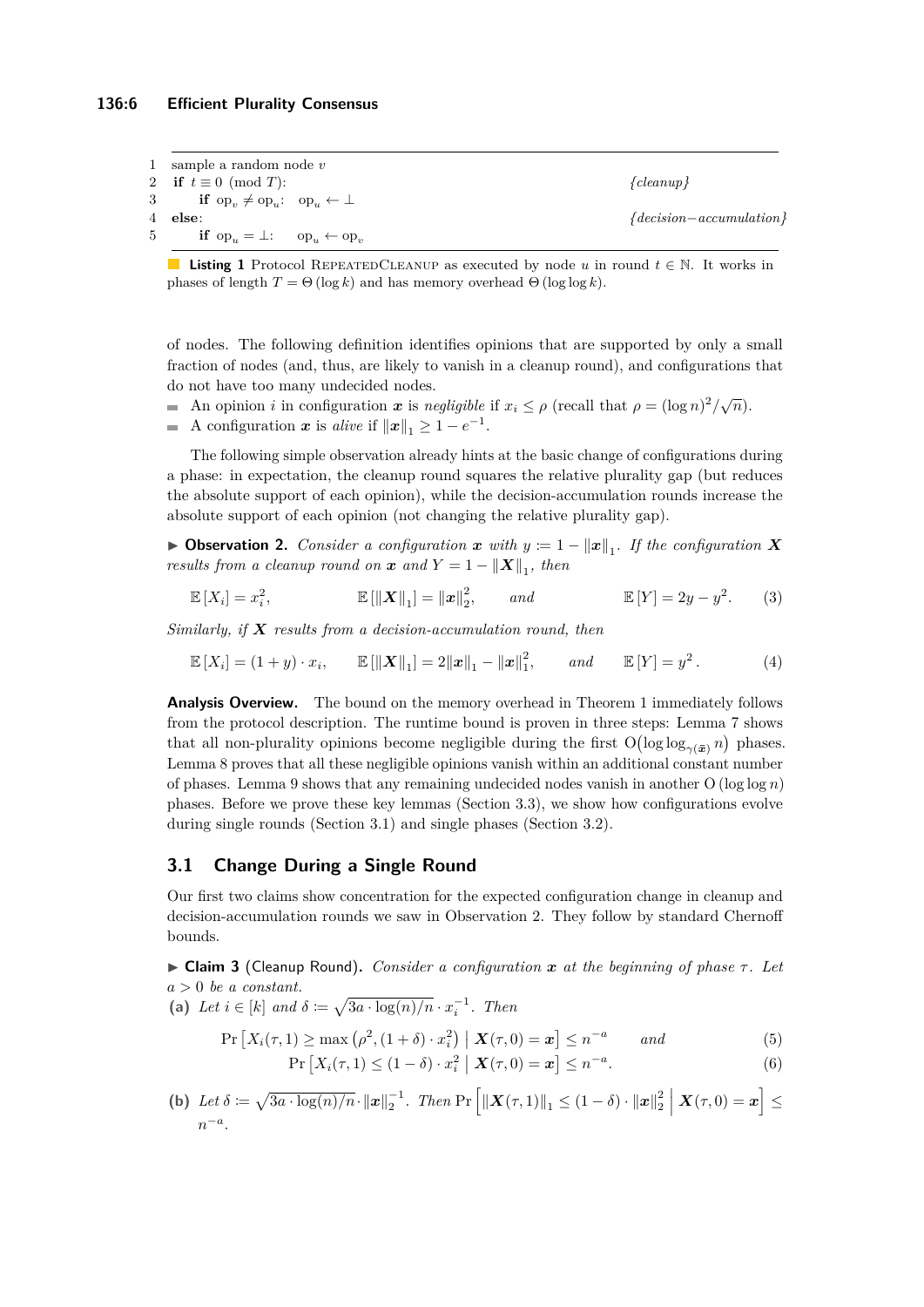<span id="page-6-3"></span>▶ Claim 4 (Decision-accumulation Round). *Consider a configuration x at the beginning of round*  $t + 1 > 1$  *in phase*  $\tau$ *. Let*  $a > 0$  *be a constant and*  $y := 1 - ||x||_1$  *the fraction of undecided nodes.*

(a) Let 
$$
i \in [k]
$$
,  $\delta' := \sqrt{13a \cdot \log n/(x_i y \cdot n)}$ , and  $\delta := \max(\delta', \delta'^2)$ . Then

$$
\Pr\left[X_i(\tau, t+1) \ge (1+\delta y) \cdot x_i \cdot (1+y) \mid \mathbf{X}(\tau, t) = \mathbf{x}\right] \le n^{-a} \qquad \text{and} \tag{7}
$$

$$
\Pr\left[X_i(\tau, t+1) \le (1 - \delta' y) \cdot x_i \cdot (1 + y) \mid \mathbf{X}(\tau, t) = \mathbf{x}\right] \le n^{-a}.
$$
\n<sup>(8)</sup>

**(b)** *Assume*  $y \le 1 - \rho$ . *Then*  $\Pr\left[Y(\tau, t+1) \ge \max\left(\rho^2, y^{3/2}\right) \mid \mathbf{X}(\tau, t) = \mathbf{x}\right] \le n^{-a}$ .

# <span id="page-6-0"></span>**3.2 Change During a Single Phase**

Next, we use the effects of single rounds to show that (a) the property of being alive is (w.h.p.) invariant from phase to phase (Claim [5\)](#page-6-1) and (b) the relative plurality gap of a biased configuration increases (w.h.p.) exponentially during a phase (Claim [6\)](#page-7-0).

<span id="page-6-1"></span> $\triangleright$  **Claim 5.** *Consider a configuration*  $\boldsymbol{x}$  *at the beginning of phase*  $\tau$ *. Let*  $a > 0$  *be a constant. Assume*  $||x||_1 \ge 1 - e^{-1}$  *and*  $||x||_2^2 = \omega(\rho)$ *. Then* 

<span id="page-6-2"></span>
$$
\Pr\left[\|\mathbf{X}(\tau+1,0)\|_{1} < 1 - e^{-1} \mid \mathbf{X}(\tau,0) = \mathbf{x}\right] = n^{-a}.
$$
\n<sup>(9)</sup>

**Proof.** Let us first consider the effect of the cleanup round. Claim [3\(](#page-5-3)b) gives

$$
\Pr\left[\|\bm{X}(\tau,1)\|_{1} \leq \|\bm{x}\|_{2}^{2}/2 \; \Big| \; \bm{X}(\tau,0) = \bm{x}\right] \leq n^{-a-1},\tag{10}
$$

where we used  $\|\boldsymbol{x}\|_2^2 = \omega(\rho) = \omega(\sqrt{\log(n)/n})$ , such that the involved  $\delta$ -term becomes o (1). Next, fix the configuration  $\tilde{x} = X(\tau, 1)$  after the cleanup round. Let  $\tilde{y} \coloneqq 1 - ||\tilde{x}||_1$  and assume  $\tilde{y} \le 1 - ||x||_2^2/2$  (this holds with probability at least  $1 - n^{-a-1}$  due to Equation [\(10\)](#page-6-2)). With the claim's assumption  $\|\boldsymbol{x}\|_2^2 = \omega(\rho)$ , this implies  $\tilde{y} \leq 1 - \rho$  and we can apply Claim [4\(](#page-6-3)b) to get

$$
\Pr\left[Y(\tau, t+1) \ge \max(\rho^2, \tilde{y}^{3/2}) \mid \boldsymbol{X}(\tau, 1) = \tilde{\boldsymbol{x}}\right] \le n^{-a-1} \tag{11}
$$

for a decision-accumulation round  $t + 1 > 1$ . A union bound over the  $T - 1 = O(\log n)$ decision-accumulation rounds, combined with Equation [\(10\)](#page-6-2) via the law of total probability, gives

<span id="page-6-4"></span>
$$
\Pr\left[Y(\tau,T) \ge \max\left(\rho^2, \left(1 - ||x||_2^2/2\right)^{(3/2)^{T-1}}\right) \middle| \mathbf{X}(\tau,0) = x\right] \le n^{-a}. \tag{12}
$$

The second term of the maximum is at most  $\exp(-(3/2)^{T-1} \cdot ||x||_2^2/2)$ . For this to be at most some value  $z > 0$ , we need  $T - 1 \ge \log_{3/2}(2\ln(1/z)/||x||_2^2)$ . Choosing  $z =$  $\exp(-k \cdot ||x||_2^2/||x||_1^2)$  and remembering our choice of *T* (see beginning of Section [3\)](#page-4-0), we calculate

$$
\log_{3/2}\left(\frac{2\ln(1/z)}{\|\mathbf{x}\|_2^2}\right) = \log_{3/2}\left(2/\|\mathbf{x}\|_1^2\right) + \log_{3/2}(k) \le 4 + 2\log(k) = T - 1,\tag{13}
$$

where we used the claim's assumption  $||x||_1 \geq 1 - e^{-1}$  to bound  $\log_{3/2}(2/||x||_1^2) \leq 4$ . Thus, Equation [\(12\)](#page-6-4) implies that with probability at least  $1 - n^{-a}$  we have  $Y(\tau, T) \leq$  $\max(\rho^2, z) \leq e^{-1}$ , where we used  $\rho^2 = o(1)$  and the Cauchy-Schwarz inequality to get  $z = \exp(-k \cdot ||x||_2^2/||x||_1^2) \le e^{-1}$ . The claim follows with this from  $||X(\tau + 1,0)||_1 =$  $\|X(\tau,T)\|_1 = 1 - Y(\tau,T).$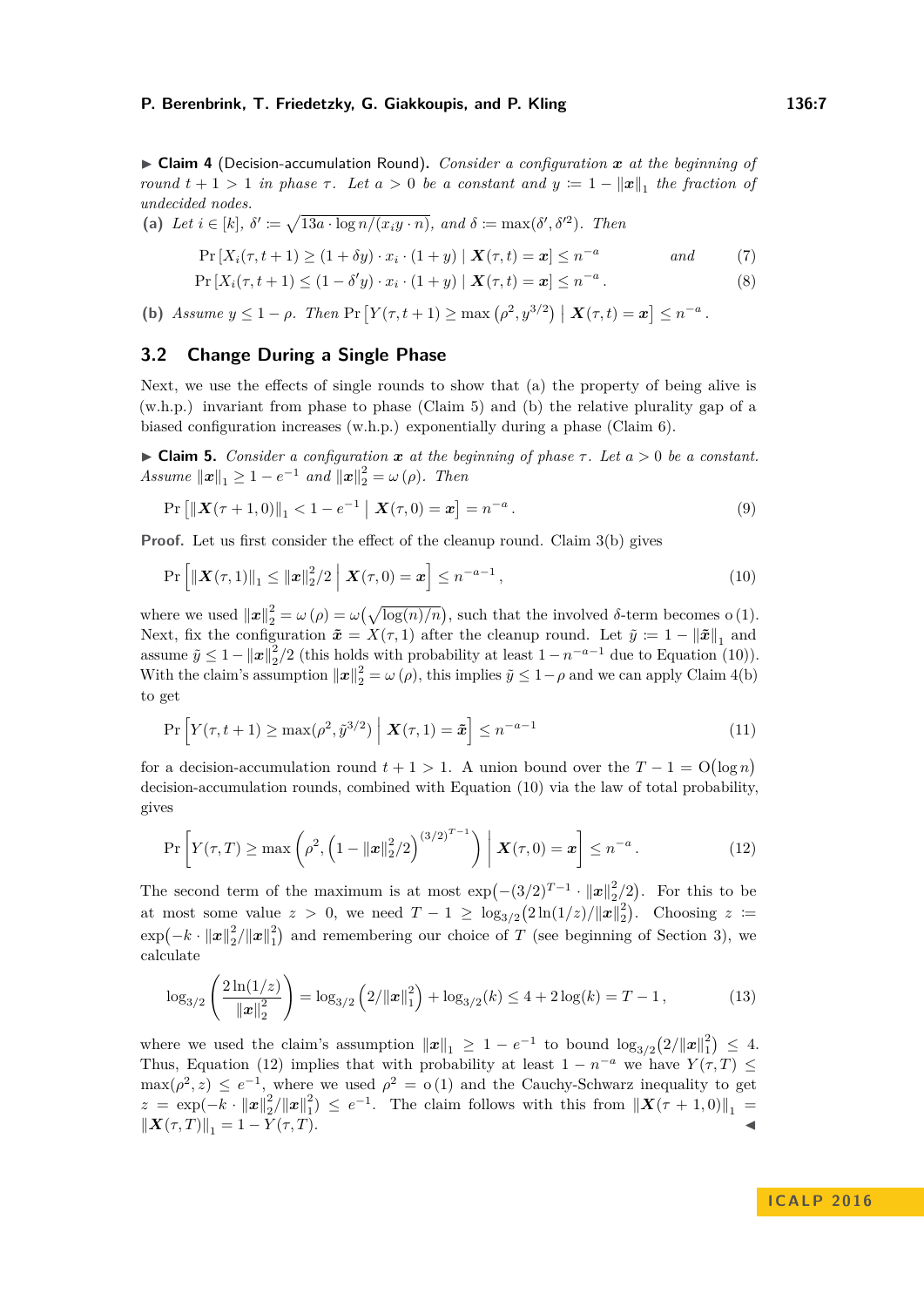#### **136:8 Efficient Plurality Consensus**

<span id="page-7-0"></span> $\triangleright$  **Claim 6.** *Consider a configuration*  $\boldsymbol{x}$  *at the beginning of phase*  $\tau$ *. Let*  $a > 0$  *be a constant. For an opinion*  $i \neq 1$  *assume*  $x_1 - x_i = \omega(\rho)$  *and let*  $\gamma_i := \min(x_1/\rho, x_1/x_i)$ *. Then* 

$$
\Pr\left[\frac{X_1(\tau+1,0)}{X_i(\tau+1,0)} \le \gamma_i^{3/2} \; \middle| \; \mathbf{X}(\tau,0) = \mathbf{x}\right] \le n^{-a} \,. \tag{14}
$$

**Proof.** For a configuration  $x'$  define the shorthands  $\gamma_i(x') \coloneqq x'_1/x'_i$  and  $\psi_i(x') \coloneqq x'_1 - x'_i$ . We make an inductive argument over  $\gamma_i$  during the phase (using  $\psi_i$  as an auxiliary tool for the induction). Applying Claim [3\(](#page-5-3)a) to both opinions (once the upper and once the lower bound) yields

<span id="page-7-2"></span><span id="page-7-1"></span>
$$
\Pr\left[X_1(\tau, 1) \le (1 - \delta_1) \cdot x_1^2 \mid \mathbf{X}(\tau, 0) = \mathbf{x}\right] \le n^{-a - 1} \quad \text{and} \tag{15}
$$

$$
\Pr\left[X_i(\tau, 1) \ge \max\left(\rho^2, (1 + \delta_i) \cdot x_i^2\right) \mid \mathbf{X}(\tau, 0) = \mathbf{x}\right] \le n^{-a-1},\tag{16}
$$

where  $\delta_j := \sqrt{3a \cdot \log(n)/n} \cdot x_j^{-1}$  for  $j \in \{1, i\}$ . Let  $\delta_\rho := \sqrt{3a \cdot \ln(n)/n} \cdot \rho^{-1}$  and  $\delta :=$  $\min(\delta_i, \delta_\rho)$ . Note that  $\delta_1 \leq \delta$ , since  $x_1 \geq x_i + \omega(\rho)$  by the claim's assumption. With this, we bound the right-hand side in the probability of Equation [\(15\)](#page-7-1) by  $(1 - \delta) \cdot x_1^2$  and, similarly, the right-hand side in the probability of Equation [\(16\)](#page-7-2) by  $(1+\delta) \cdot \max(\rho^2, x_i^2)$ . Using a union bound and the inequality  $(1 - x)/(1 + x) \ge (1 - 2x)$  for  $x \in [0, 1]$ , with probability at least  $1 - 2n^{-a-1}$  we have  $\gamma_i(\mathbf{X}(\tau, 1)) \ge (1 - 2\delta) \cdot \gamma_i^2$ . Similarly, we also have  $\psi_i(\mathbf{X}(\tau, 1)) = \omega(\rho^2)$ . For  $x_i \leq \rho$ , this follows immediately from Equations [\(15\)](#page-7-1) and [\(16\)](#page-7-2) (since  $x_1^2 = \omega(\rho^2)$  and  $x_i^2 = O(\rho^2)$ . For  $x_i > \rho$ , we calculate

<span id="page-7-5"></span>
$$
\psi_i(\mathbf{X}(\tau,1)) = X_1(\tau,1) - X_i(\tau,1) \ge (1 - \delta_1) \cdot x_1^2 - (1 + \delta_i) \cdot x_i^2
$$
  
=  $\left(x_1^2 - x_i^2 - x_1 \cdot \sqrt{\frac{3a \cdot \log n}{n}} - x_i \cdot \sqrt{\frac{3a \cdot \log n}{n}}\right)$   
=  $(x_1 + x_i) \cdot \left(x_1 - x_i - 2\sqrt{\frac{3a \cdot \log n}{n}}\right) = \omega(\rho) \cdot (\omega(\rho) - \omega(\rho)) = \omega(\rho^2)$ . (17)

Next, fix the configuration  $\tilde{x} = X(\tau, t)$  and let  $\tilde{y} := 1 - ||\tilde{x}||_1$ . Assume  $\psi_i(\tilde{x}) = \omega(\rho^2)$ and  $\tilde{x}_i \geq \rho^2$ . Applying Claim [4\(](#page-6-3)a) to both opinions (once the upper and once the lower bound) yields

$$
\Pr\left[X_1(\tau, t+1) \le (1 - \tilde{\delta}'_1 \tilde{y}) \cdot \tilde{x}_1 \cdot (1 + \tilde{y}) \mid \mathbf{X}(\tau, t) = \tilde{x}\right] \le n^{-a-1} \quad \text{and} \tag{18}
$$

<span id="page-7-4"></span><span id="page-7-3"></span>
$$
\Pr\left[X_i(\tau, t+1) \ge (1 + \tilde{\delta}_i \tilde{y}) \cdot \tilde{x}_i \cdot (1 + \tilde{y}) \mid \mathbf{X}(\tau, t) = \tilde{x}\right] \le n^{-a-1},\tag{19}
$$

where  $\tilde{\delta}'_j \coloneqq \sqrt{13a \cdot \log n/(\tilde{x}_j \tilde{y} \cdot n)}$  and  $\tilde{\delta}_j \coloneqq \max(\tilde{\delta}'_j, \tilde{\delta}'_j^2)$  for  $j \in \{1, i\}$ . Note that  $\tilde{\delta}'_1 \leq \tilde{\delta}_i$ , since  $\tilde{x}_1 \geq \tilde{x}_i + \omega(\rho^2)$  by our assumption. Thus, as before we can combine Equations [\(18\)](#page-7-3) and [\(19\)](#page-7-4) via a union bound to get that with probability at least  $1 - 2n^{-a-1}$  we have  $\gamma_i(\mathbf{X}(\tau,t+1)) \geq (1 - 2\tilde{\delta}_i\tilde{y}) \cdot \gamma_i(\tilde{x})$  and – analogous to the calculation in Equation [\(17\)](#page-7-5) –  $\psi_i(\mathbf{X}(\tau, t+1)) = \omega(\rho^2)$ . Now, define the error  $\tilde{\delta} := 2\tilde{\delta}_i\tilde{y}$  and note that

$$
\tilde{\delta} = \max \left( \sqrt{\frac{13a \cdot \log n}{\tilde{x}_{i}n}} \cdot \sqrt{\tilde{y}}, \frac{13a \cdot \log n}{\tilde{x}_{i}n} \right) \le \sqrt{\frac{13a \cdot \log n}{\tilde{x}_{i}n}} = O\left( (\log n)^{-3/2} \right),\tag{20}
$$

where we used the assumption  $\tilde{x}_i \ge \rho^2 = \omega(\log(n)/n)$ . In particular, this implies that  $(w.h.p.)$  we have  $\gamma_i(\mathbf{X}(\tau, t+1)) \geq (1-\tilde{\delta}) \cdot \gamma_i(\tilde{\mathbf{x}}), \psi_i(\mathbf{X}(\tau, t+1)) = \omega(\rho^2), \text{ and } X_i(\tau, t+1) \geq 0$  $X_i(\tau, t) = \tilde{x} \ge \rho^2$ . Moreover, the error  $\tilde{\delta}$  is non-increasing in *t* (since  $\tilde{x}_i$  is non-decreasing in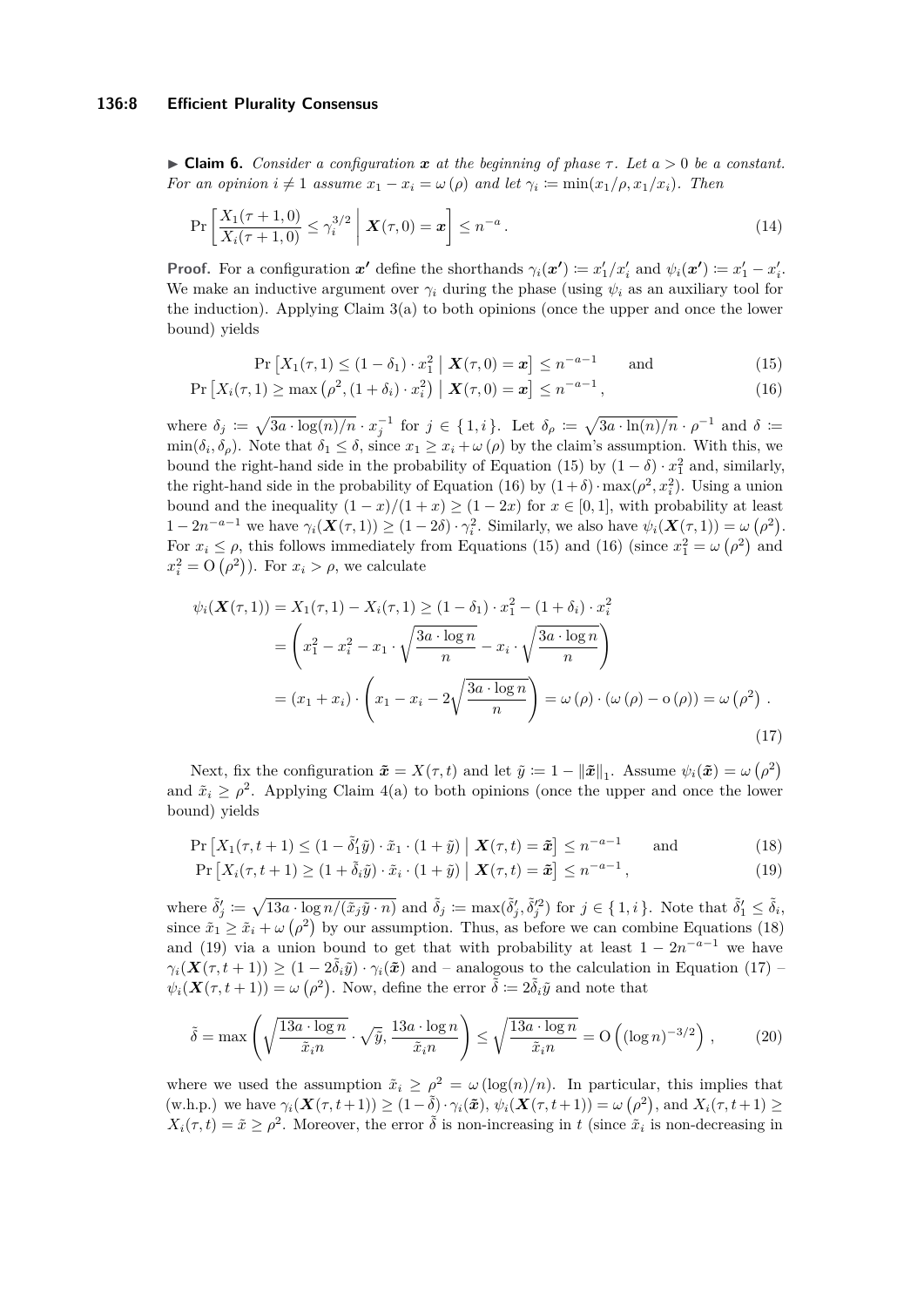*t*), such that we get the largest error for  $t = 1$ , such that we can apply the above recursively. Applying this via the chain rule to the  $T-1 = O(\log n)$  decision accumulation rounds yields

$$
\Pr\left[\gamma_i(\mathbf{X}(\tau,T)) \ge (1-\tilde{\delta})^{T-1} \cdot \frac{\tilde{x}_1}{\max(\rho^2, \tilde{x}_i)} \middle| \mathbf{X}(\tau,1) = \tilde{\boldsymbol{x}}\right] \ge 1 - \mathcal{O}\left(\log n\right) \cdot 2n^{-a-1}.\tag{21}
$$

Since  $\tilde{\delta} = O((\log n)^{-3/2})$ , we can bound the error term  $(1 - \tilde{\delta})^{T-1} \ge \exp(-(T-1))$ .  $2\tilde{\delta}$ )  $\geq 1 - 2T \cdot \tilde{\delta}$ . That is, the error due to the decision-accumulation rounds is  $1 - \delta'$  for  $\delta' \coloneqq 2T \cdot \tilde{\delta} = \mathcal{O}((\log n)^{-1/2})$ . We now combine our result for the cleanup round and the decision-accumulation rounds via the law of total probability to get that with probability at least  $1 - n^{-a}$  we have  $\gamma_i(\mathbf{X}(\tau, T)) \geq (1 - 2\delta)(1 - \delta') \cdot \gamma_i^2$ .

Using  $\check{\delta} := 2 \max(2\delta, \delta') = O\left(\log(n) \cdot \sqrt{\log(n)/n}\right) \cdot \min(x_i^{-1}, \rho^{-1}),$  we get  $\gamma_i(\mathbf{X}(\tau, T)) \ge$  $(1-\check{\delta}) \cdot \gamma_i^2$ . It merely remains to verify that  $1-\check{\delta} \geq \gamma_i^{-1/2}$ . This is equivalent to  $\check{\delta} \leq 1-\gamma_i^{-1/2}$ . If  $\gamma_i = \Omega(1)$ , this holds trivially since  $\check{\delta} = o(1)$ . So assume  $\gamma_i = 1 + \varepsilon$  for a suitable  $\varepsilon \in (0, 1]$ . For this range, we have  $1 - \gamma_i^{-1/2} \ge \varepsilon/4$ , such that it is sufficient to show  $\check{\delta} \le \varepsilon/4$ . By the claim's assumption  $x_1 - x_i = \omega(\rho)$ , we get  $\varepsilon = \gamma_i - 1 = x_1/x_i - 1 = \omega(\rho) \cdot x_i^{-1}$ . On the other hand, we have  $\check{\delta} = O\left(\log(n) \cdot \sqrt{\log(n)/n}\right) \cdot \min(x_i^{-1}, \rho^{-1}) \leq O\left(\sqrt{(\log n)^3/n}\right) \cdot x_i^{-1} = O\left(\rho\right) \cdot x_i^{-1}$ . This finishes the proof.

## <span id="page-8-1"></span>**3.3 Wrapping up the Analysis**

We now have the tools to prove the three key lemmas mentioned before (which immediately imply Theorem [1\)](#page-4-4). We first show that after  $O(\log \log_{\gamma(\bar{x})} n)$  phases, (w.h.p.) all opinions  $i \geq 2$  are negligible and the configuration is still alive.

<span id="page-8-0"></span>**Example 7.** *Consider an initial configuration*  $\bar{x}$  *that is alive and for which*  $\psi(\bar{x}) = \omega(\rho)$ *.*  $Define \tau_1 := \log_{3/2} \log_{\gamma(\bar{x})} n$ *. Then* 

$$
\Pr\left[\bigcap_{i=2}^k (X_i(\tau_1,0)\leq \rho) \wedge ||\bm{X}(\tau_1,0)||_1 \geq 1-e^{-1}\;\middle|\; \bm{X}(1,0)=\bar{\bm{x}}\right]\geq 1-n^{-2}\,.
$$

**Proof.** Fix a phase  $\tau \in \mathbb{N}$  and let x denote the configuration at the beginning of phase  $\tau$ . Assume *x* to be alive, biased, and 1 to be the plurality opinion. Let  $\gamma := \min(x_1/\rho, \gamma(x))$ . By Claim [5,](#page-6-1) with probability at least  $1 - n^{-3}$  we have  $||\boldsymbol{X}(\tau + 1, 0)||_1 \geq 1 - e^{-1}$ . Combined with Claim [6](#page-7-0) via a union bound over all opinions we get

$$
\Pr\left[\gamma(\mathbf{X}(\tau+1,0)) \le \gamma^{3/2} \vee \|\mathbf{X}(\tau+1,0)\|_1 < 1 - e^{-1} \|\mathbf{X}(\tau,0) = \mathbf{x}\right] \le 2n^{-3}.\tag{22}
$$

Thus, as long as there is at least one non-negligible opinion  $i \geq 2$ , (w.h.p.) the relative plurality gap increases exponentially and the configuration stays alive. Moreover, note that  $X(\tau + 1,0)$  being alive and the increased relative gap between  $x_1$  and  $\max(\rho, x_i)$  for *any* other opinion *i* implies  $\psi(\mathbf{X}(\tau+1,0)) = \omega(\rho)$ . Thus, we can iterate this argument. To this end, for any  $\tau \in \mathbb{N}$  define the event

$$
\mathcal{E}_{\tau+1} := \left(\gamma(\mathbf{X}(\tau+1,0)) > \gamma_{\tau}^{3/2}\right) \wedge \left(\|\mathbf{X}(\tau+1,0)\|_{1} \ge 1 - e^{-1}\right) \wedge \psi(\mathbf{X}(\tau+1,0)) = \omega(\rho) \tag{23}
$$

where  $\gamma_{\tau} \coloneqq \min(X_1(\tau, 0)/\rho, \gamma(\mathbf{X}(\tau, 0)))$ . Above we proved  $\Pr[\mathcal{E}_{\tau+1} | \mathcal{E}_{\tau}, \mathbf{X}(\tau, 0) = x] \ge$  $1-2n^{-3}$ . Using the definition of conditional probability, we get  $Pr[\bigcap_{\tau\leq\tau_1} \mathcal{E}_{\tau}] \geq (1-\tau_1)^{-3}$  $(2n^{-3})^{\tau_1} \geq 1-n^{-2}$ , where we used (by Assumption [\(1\)](#page-4-1))  $\tau_1 \leq 2 \log \frac{\log n}{\log \gamma(\bar{x})} \leq 2 \log \frac{\log n}{\log(1+\psi(\bar{x}))} \leq$  $2 \log \frac{2 \log n}{\psi(\bar{x})} = o(\log n)$ . Finally, our choice of  $\tau_1$  guarantees  $\gamma(\bar{x})^{(3/2)^{\tau_1}} = n \ge \rho^{-1}$ , such that all opinions are negligible at the start of phase  $\tau_1$ .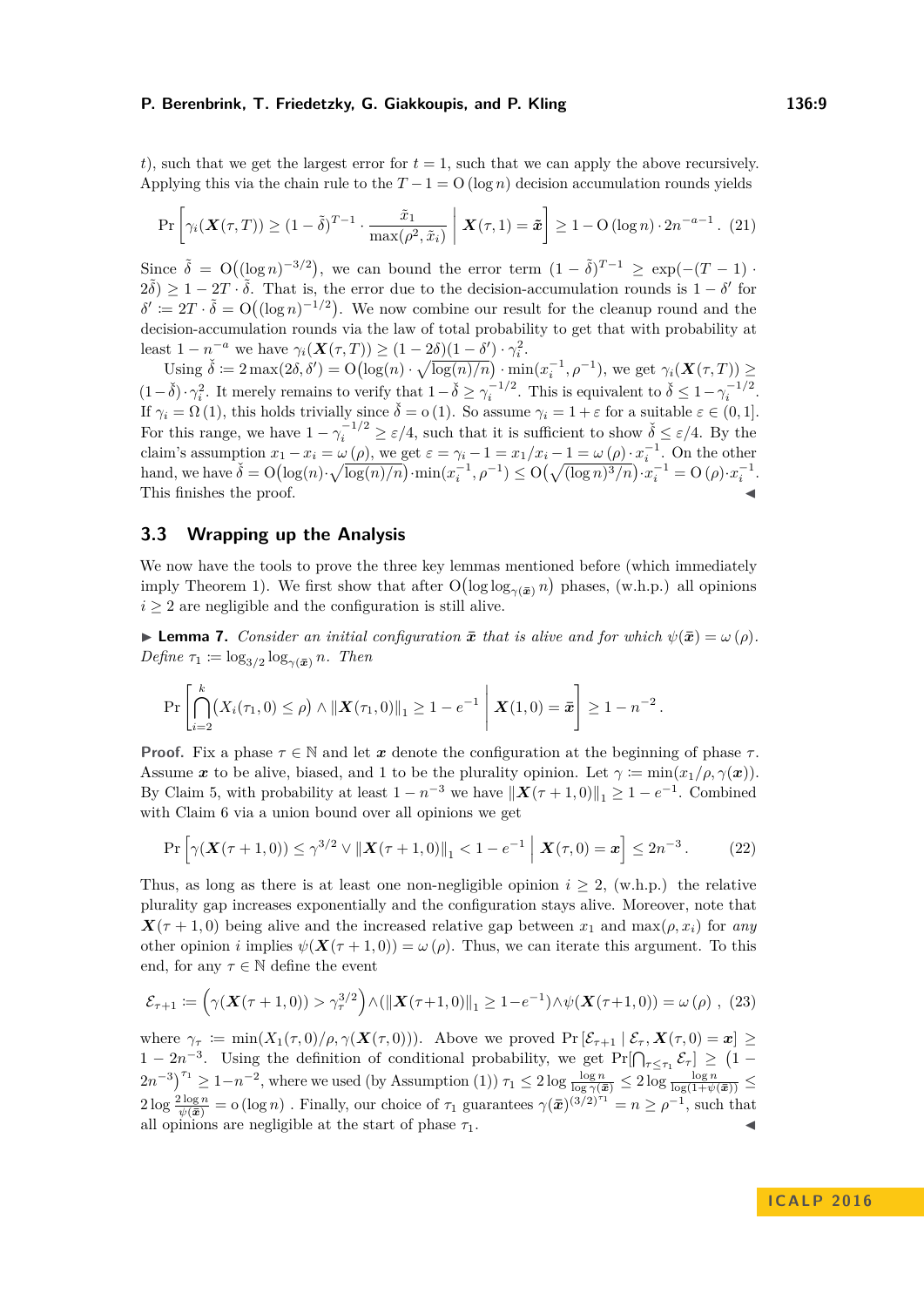The next lemma shows that once we are in a configuration that is alive and where all opinions  $i \geq 2$  are negligible, (w.h.p.) all these negligible opinions vanish within a constant number of additional phases.

<span id="page-9-0"></span>**I Lemma 8.** *Consider a configuration*  $x$  *that is alive and for which*  $x_i \leq \rho$  *for all*  $i \neq 1$ *.*  $Define \tau_2 \coloneqq \tau_1 + 3$ . Then  $\Pr\left[\sum_{i=2}^k X_i(\tau_2, 0) = 0 \land ||\boldsymbol{X}(\tau_2, 0)||_1 \geq 1 - e^{-1} \mid \boldsymbol{X}(\tau_1, 0) = \boldsymbol{x}\right] \geq 1$  $1 - n^{-2}$ .

**Proof.** Applying Claim [6](#page-7-0) yields  $Pr\left[\bigcup_{i\neq 1}\left(\frac{X_1(\tau_1+1,0)}{X_i(\tau_1+1,0)} \leq \gamma_\rho^{3/2}\right)\Big| X(\tau_1,0) = x\right] \leq n^{-3}$ , where  $\gamma_{\rho} = x_1/\rho$  as in Claim [6.](#page-7-0) Since  $\|\mathbf{x}\|_1 \geq 1 - e^{-1}$  but  $x_i \leq \rho$  for all  $i \geq 2$ , we must have  $x_1 = \Omega(1)$  (or  $||x||_1 \leq k \cdot \rho + o(1) = o(1)$  would contradict *x* being alive). In particular, we get  $\gamma_{\rho} = \Omega(1/\rho)$ . Combining this with Claim [5](#page-6-1) via a union bound, with probability at least  $1 - 2n^{-3}$  configuration  $\mathbf{X}(\tau_1 + 1, 0)$  is alive and  $X_i(\tau_1 + 1, 0) < \gamma_\rho^{-3/2} = O(\rho^{3/2})$ for all  $i \geq 2$ . Now consider the cleanup round of phase  $\tau_1 + 1$  for an opinion  $i \geq 2$  with  $X_i(\tau_1 + 1, 0) = O(\rho^{3/2})$ . The probability that even one node of such an opinion remains decided after the cleanup round is at most  $X_i(\tau_1 + 1, 0) \cdot n \cdot X_i(\tau_1 + 1, 0) = O(\rho^3 n)$ . Repeating this for a constant number of phases (note that we can use our high probability bounds to guarantee that the configuration stays alive and the plurality gap high enough) and applying the geometric distribution, we get that the probability for an opinion  $i \geq 2$  to survive *c* more phases is at most  $O(\rho^{3c}n)$ . The probability that even one of the  $k-1 \leq \sqrt{n}$  negligible opinions survives these *c* phases is  $O(\rho^{3c} \cdot n^{3/2}) = o(n^{-(c-1)\cdot 5/4})$ . The claim's statement follows for  $c = 2$ .

Our last lemma shows that once we reached a configuration that is alive and only the plurality opinion is left,  $(w.h.p.)$  all nodes adopt the plurality in  $O(log log n)$  phases.

<span id="page-9-1"></span>► **Lemma 9.** *For x with*  $\sum_{i\geq 2} x_i = 0$  *and*  $||x||_1 = x_1 \geq 1 - e^{-1}$  *let*  $\tau_3 := \tau_2 + \ln \log n + 1 =$  $\tau_2 + O(\log \log n)$ *. Then*  $Pr[\bar{X}_1(\tau_3, 0) = 1 | \mathbf{X}(\tau_2, 0) = x] \ge 1 - n^{-2}$ .

**Proof.** We will show that the number of undecided nodes decreases exponentially from phase to phase, until their number is so low that (w.h.p.) they vanish within a constant number of decision-accumulation rounds. To this end, we use two basic high probability bounds: for cleanup rounds of a phase  $\tau$  on any configuration  $x'$  with  $\sum_{i\geq 2} x'_i = 0$  and  $||x'||_1 = x'_1 \geq 2/3$ , we use

<span id="page-9-3"></span>
$$
\Pr\left[Y(\tau, 1) \ge \max(\rho^2, 2.05 \cdot y') \mid \mathbf{X}(\tau, 0) = \mathbf{x'}\right] \le n^{-a}.
$$
\n(24)

To see this, first note that<sup>[2](#page-9-2)</sup> we have  $Pr[Y(\tau, 1) \ge (1 + \delta x_1') \cdot y' \cdot (1 + x_1') | \mathbf{X}(\tau, 0) = \mathbf{x'}] \le$  $n^{-a}$  for  $\delta' \coloneqq \sqrt{13a \cdot \log n/(x_1'y' \cdot n)}$  and  $\delta \coloneqq \max(\delta', \delta'^2)$ . Equation [\(24\)](#page-9-3) then follows by distinguishing whether  $y' \ge \rho^2/4$  or not.

To show the exponential decrease of the undecided nodes, assume we are given a configuration  $x''$  with  $y'' < \max(\rho^2, 2.05 \cdot y')$  after the cleanup round of a phase  $\tau$ . We apply Claim [4\(](#page-6-3)b) to the first  $t_* \coloneqq 5 \leq T - 1$  decision-accumulation rounds of phase  $\tau$  and use a union bound to get  $\Pr\left[Y(\tau, 1+t_*) \ge \max\left(\rho^2, y''^{(3/2)^{t_*}}\right) \mid \mathbf{X}(\tau, 1) = \mathbf{x''}\right] \le t_* \cdot n^{-a}$ . Since  $y' \leq e^{-1}$ , we get  $(2.05 \cdot y')^{(3/2)^5} \leq y'^2$ . Combining these observations with Equation [\(24\)](#page-9-3)

<span id="page-9-2"></span><sup>&</sup>lt;sup>2</sup> This follows exactly like Claim  $4(a)$  when switching  $x_i$  for  $y'$  and  $y$  for  $x'_1$ . If only one opinion is left, undecided nodes in cleanup rounds increase exactly as decided nodes in decision-accumulation rounds.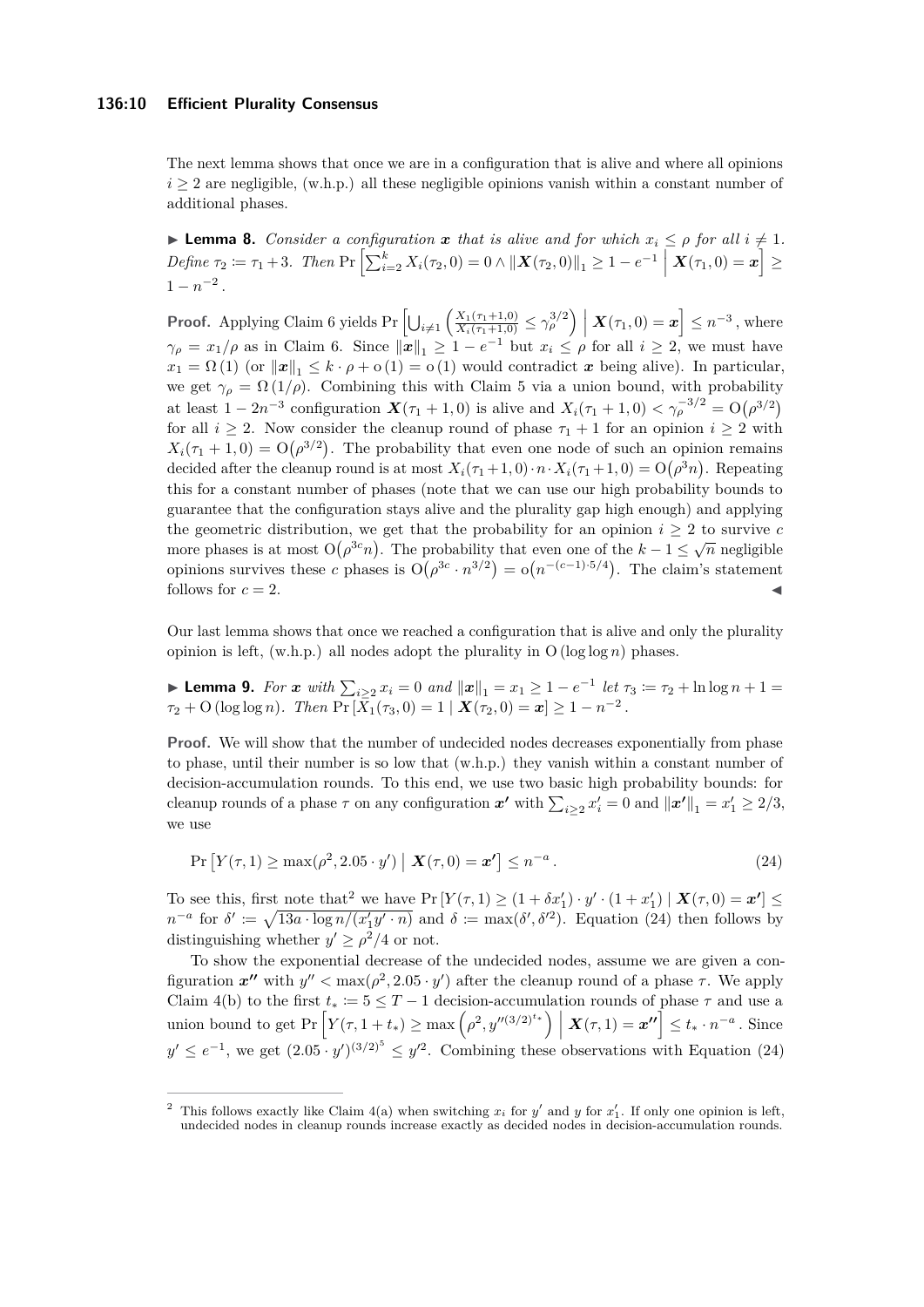<span id="page-10-2"></span><span id="page-10-1"></span>

**Figure 1** Illustration how nodes transition through phases. Red (thick) state transitions highlight slow transitions that ensure that nodes do not get out of sync too much.

we get Pr  $[Y(\tau+1,0) \ge \max(\rho^2, y'^2) | X(\tau,0) = x'] \le 6n^{-a}$ . In particular, the resulting configuration is still alive at the start of phase  $\tau + 1$ , so we can iterate to get

$$
\Pr\left[Y(\tau_2+t,0)\ge\max\left(\rho^2,y^{2^t}\right)\big| \mathbf{X}(\tau_2,0)=\mathbf{x}\right]\le 6t\cdot n^{-a}.
$$
\n(25)

Since  $y \le e^{-1}$ , for  $t = \ln \log n$  we get  $\max(\rho^2, y^{2^t}) = \rho^2$ . Now, consider a configuration  $x'$  $y' < \rho^2$ . Equation [\(24\)](#page-9-3) yields  $Pr[Y(\tau_2 + t, 1) \ge 2.05\rho^2 \mid \mathbf{X}(\tau_2 + t, 0) = \mathbf{x}' \le n^{-a}$ . If  $Y(\tau_2 + t, 1) < 2.05\rho^2$ , then the probability that even one undecided node remains undecided after the first decision-accumulation round is at most  $Y(\tau_2+t, 1)n \cdot Y(\tau_2+t, 1) \leq 5\rho^4 n \leq n^{-3/4}$ . Similar to the proof of Lemma [8,](#page-9-0) we boost this probability using a geometric random variable by considering the first  $4 \leq T-1$  consecutive decision-accumulation rounds, such that  $Pr[Y(\tau_2 + t, 5) \ge 0 \mid X(\tau_2 + t, 0) = x'] \le n^{-a} + n^{-3}$ . Combined with Equation [\(25\)](#page-10-1), we get the desired statement.  $\blacksquare$ 

### <span id="page-10-0"></span>**4 Plurality Consensus with log** *k* **+ 4 Bits**

The non-constant memory overhead of REPEATEDCLEANUP is due to the round counter used to synchronize phases. We now present a protocol that avoids this counter. Each node *u* stores its opinion op<sub>u</sub> ∈ [k], a phase counter  $p_u \in \mathbb{N}$ , and a *state variable*  $s_u \in$  $\{S,(U,I),(D,I),(U,A),(D,A)\}\$ . Our description and analysis assume  $p_u$  to be an arbitrary integer. While this would result in a non-constant memory overhead, we will prove that  $(w.h.p.) |p_u-p_v| \leq 1$  for any two nodes  $u, v$  and any round. Thus, the actual implementation can restrict  $p_u$  to  $\{0,1,2\}$ , such that we get a memory overhead of  $log(3 \cdot 5) \leq 4$  bits. We call this protocol CONSTOVERHEAD. Our main result is the following theorem:

▶ **Theorem 10.** CONSTOVERHEAD *has a local memory overhead of* 4 *bits (15 states).* If *started on a biased configuration*  $\bar{x}$  *with relative plurality gap*  $\gamma := \gamma(\bar{x})$ *, then (w.h.p.) plurality consensus is achieved in*  $O(\log n \cdot \log \log_{\gamma} n)$  *rounds.* 

The rest of this section describes the protocol as well as the underlying idea and gives a sketch of the analysis. More details can be found in the full version.

**Protocol Overview.** Initially, each node *u* starts with  $p_u = 1$  and  $s_u = S$ . We call *u undecided* if  $s_u = (U, \cdot)$ , *decided* if  $s_u = (D, \cdot)$ , *inactive* if  $s_u = (\cdot, I)$ , and *active* if  $s_u = (\cdot, A)$ . At the start of a round, each node *u* samples a random node *v* and uses *v*'s data to transition through its phase. Listing [2](#page-11-0) gives the formal protocol description and Figure [1](#page-10-2) an illustration.

We start with a high level description of the protocol which we gradually refine. Basically, ConstOverhead mimics the synchronized behavior of RepeatedCleanup. As in our first protocol, there are two ways to transition through a phase: if a node *u* samples another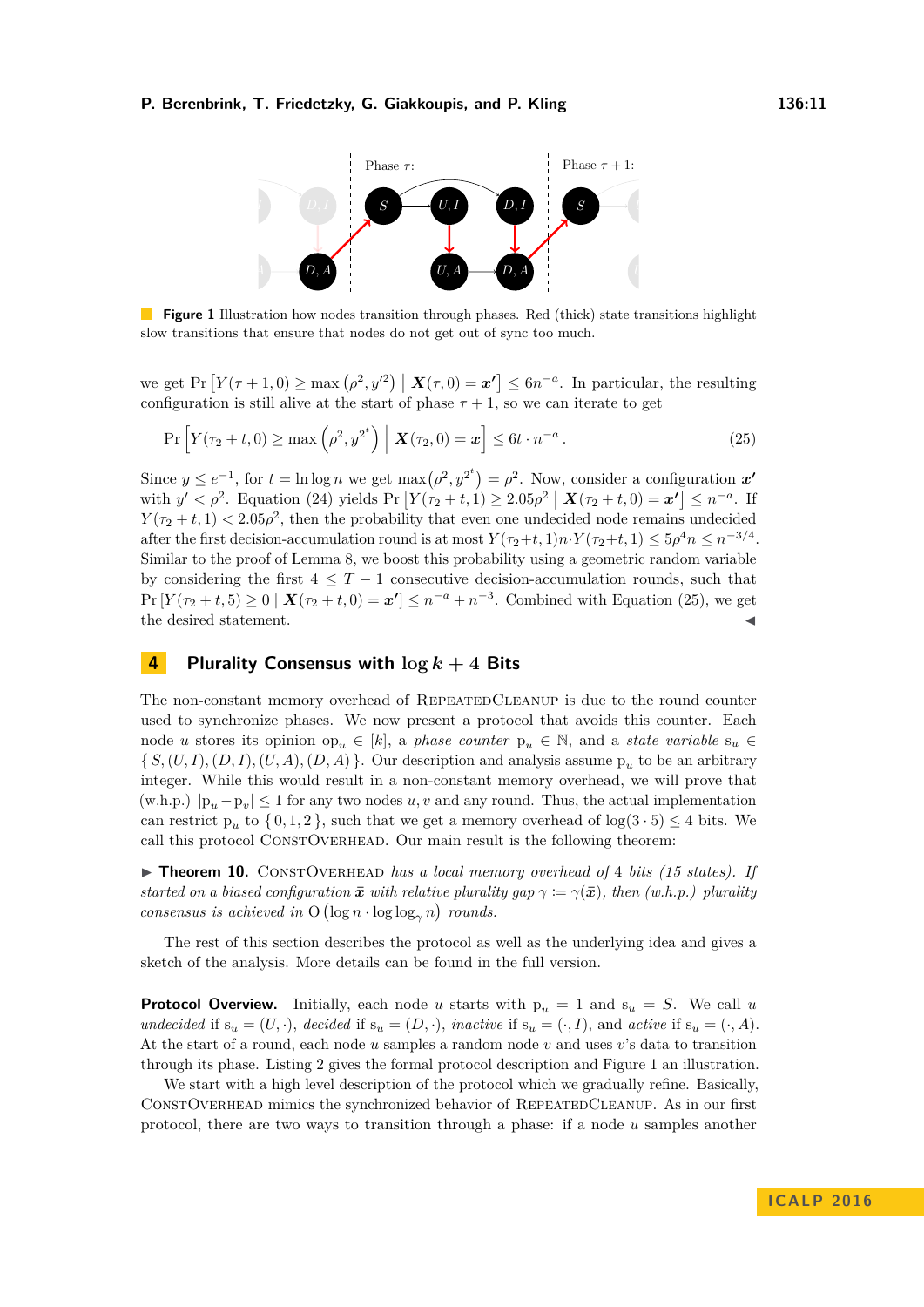#### **136:12 Efficient Plurality Consensus**

<span id="page-11-0"></span>1 sample a random node *v* **if**  $s_u = S$ :  $\{cleanup\}$ **if**  $p_v \geq p_u$  or  $(p_v = p_u - 1 \text{ and } s_v = (D, A))$ : **if**  $op_v = op_u$ :  $s_u \leftarrow (D, I)$ **else**:  $s_u \leftarrow (U, I)$ **elseif**  $s_u \in \{ (U, I), (D, I) \}$ :  $\{ \text{slow transition} \}$ **if**  $(p_v = p_u \text{ and } v \text{ active}) \text{ or } p_v > p_u \text{ or } \text{Ber}(1/n) = 1$ : 8 become active **elseif**  $s_u = (U, A)$ :  $\{ \text{decision}-\text{accumulation} \}$ **if**  $(p_v = p_u \text{ and } v \text{ decided}) \text{ or } p_v > p_u$ : 11 op<sub>u</sub> ← op<sub>v</sub> **and** become decided **elseif** s*<sup>u</sup>* = (*D, A*): *{slow transition }* **if**  $p_v > p_u$  or  $Ber(1/n) = 1$ :  $(p_u, s_u) \leftarrow (p_u + 1, S)$ 



node *v* of the same opinion, it keeps its opinion and has to wait for the other nodes to catch up. While REPEATEDCLEANUP implemented this waiting via a counter, CONSTOVERHEAD uses *slow transitions* (highlighted red/thick in Figure [1\)](#page-10-2). Otherwise, if *u* samples a node *v* of a different opinion, it becomes undecided and keeps sampling nodes until it finds a new opinion.

Becoming decided or undecided is modeled by entering the *inactive decided* state (*D, I*) or *inactive undecided* state  $(U, I)$ , respectively. This transition from *S* to one of these inactive states corresponds to cleanup rounds of REPEATEDCLEANUP. Now, there is a slow transition to the *active decided* state (*D, A*) and *active undecided* state (*U, A*). This transition from inactive to active ensures that (a) decided nodes do not enter the next phase too early (which could require a large phase counter) and (b) undecided nodes do not sample decided nodes too early (which could result in a skewed distribution, since the number of decided nodes might be too small). Once an undecided node *u* becomes active, it keeps sampling nodes until it finds a new opinion. This corresponds to decision-accumulation rounds of REPEATEDCLEANUP. Note that the transition from  $(D, A)$  to  $S$  (at which the phase counter is increased) is slow. This ensures that not too many nodes enter the next phase before all undecided nodes found a new opinion (which could, as before, require a large phase counter).

**Some Subtleties.** While the above reflects the basic behavior of our protocol, we omitted some details. Let us make a few important and useful observations:

- A node *u* always checks whether the sampled node *v* is not too far behind.  $\equiv$
- Nodes do not explicitly forget their opinion when becoming undecided but simply overwrite  $\overline{a}$ their old opinion when they find a new opinion. In particular, if a node from an earlier state asks for *u*'s opinion while *u* is undecided, *u* answers with its most recent opinion (the provision of which does not cost us extra in terms of memory as we simply retain the information where it was; the undecided state is seperately encoded in the already accounted-for  $\Theta(1)$  additional bits).
- Slow transitions  $s \to s'$  between two states *s* and *s'* basically simulate PULL-rumor spreading [\[18\]](#page-13-14): Nodes in state *s'* or later are "informed", while all other nodes are "uninformed". When  $u$  samples an informed node (a node in  $s'$  or beyond), it can cross the slow transition (independent of the sampled opinion). The Bernoulli trial  $\text{Ber}(1/n)$ in slow transitions ensures that, eventually, at least one node is "informed". Without it, no node could cross such a transition.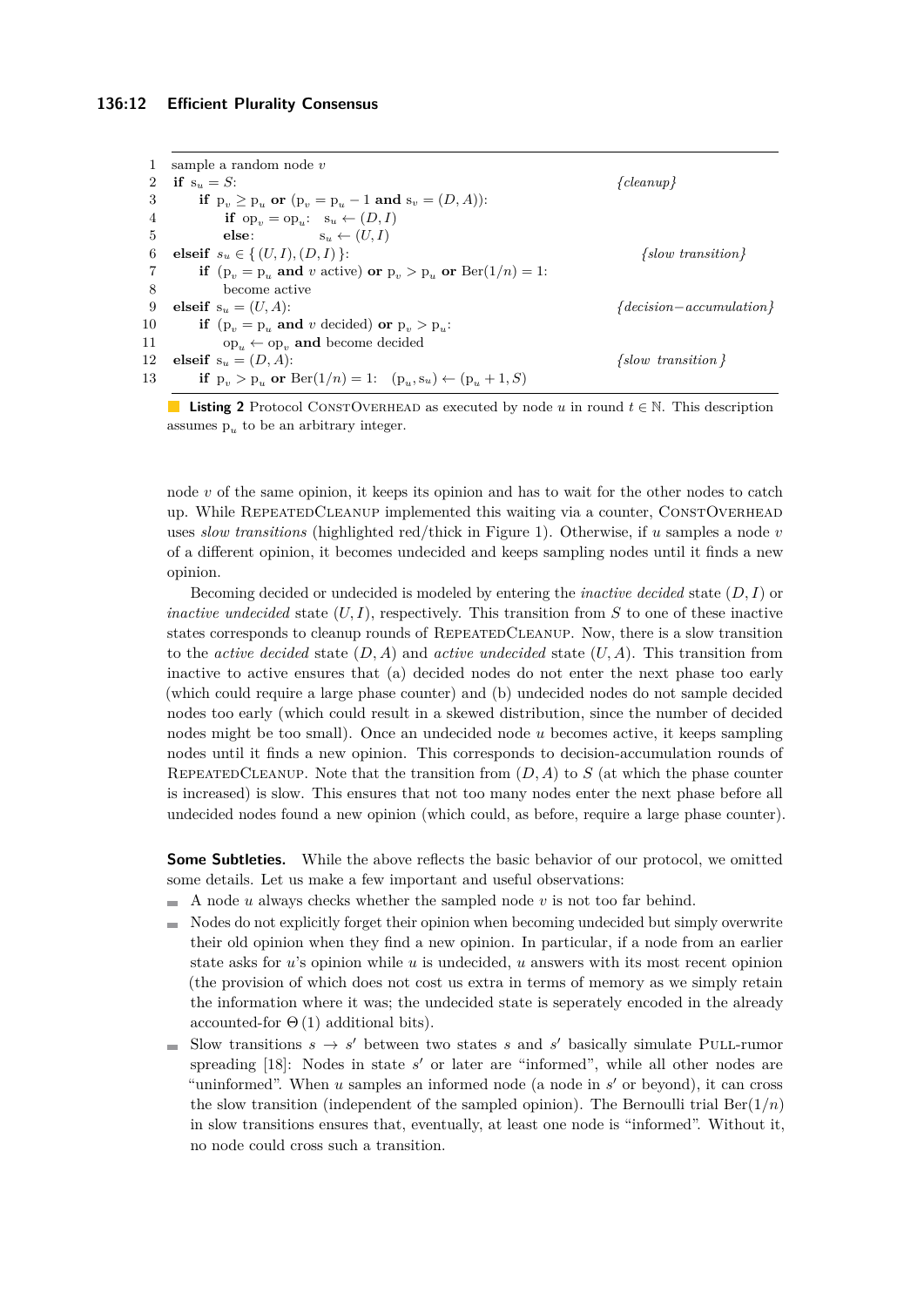**Analysis Overview.** Given that CONSTOVERHEAD is based on the same principle as REpeatedCleanup, namely employing synchronized cleanup rounds to increase the relative plurality gap exponentially from phase to phase, it is natural to use a similar analysis. The major difficulty stems from the fact that our synchronization primitive is now probabilistic (slow transitions) instead of deterministic (counter). In particular, in the case of ConstOverhead there is no guarantee that nodes wait at slow transitions for other nodes to catch up; in fact, there will typically be a few nodes that proceed early on over slow transitions. This might disturb our analysis in two ways: (a) if nodes could proceed arbitrarily far ahead, their phase counter could become arbitrarily high, resulting in a non-constant memory overhead, and (b) if a small group of nodes with a non-plurality opinion were "lucky" and proceeded

The major tool to address both of these issues are two probabilistic synchronization results. The first shows that  $(w.h.p.)$  there is a period/stage of  $O(log n)$  consecutive rounds such that:

fast, these nodes might cause more and more latecomers to adopt a non-plurality opinion.

- $\blacksquare$  If *n* − polylog(*n*) nodes are in state (*D, A*) of phase  $τ$  − 1 or state *S* of phase  $τ$ , and all remaining nodes are in one of the two inactive states  $(·, I)$  of phase  $τ$ ,
- **■** then at the end of this period,  $n -$  polylog(*n*) nodes are in one of the two inactive states  $(\cdot, I)$  of phase  $\tau$ , and all remaining nodes are in one of the two active states  $(\cdot, A)$  of phase *τ* .

The second result shows that (w.h.p.) there is a period/stage of O (log *n*) consecutive rounds such that:

- If  $n \text{polylog}(n)$  nodes are in one of the two inactive states  $(\cdot, I)$  of phase  $\tau$ , and all remaining nodes are in one of the two active states (·*, A*) of phase *τ* ,
- then at the end of this period,  $n polylog(n)$  nodes are in state  $(D, A)$  of phase  $\tau$  or state *S* of phase  $\tau + 1$ , and all remaining nodes are in one of the two inactive states  $\langle \cdot, I \rangle$ of phase  $\tau$ .

Note that the final condition of the first stage fits perfectly into the assumption of the second stage and vice versa. We call the first stage the *cleanup stage* and the second stage the *decision-accumulation stage* (in the style of the corresponding round in REPEATEDCLEANUP). Since these stages are well-sparated, we can prove an analogue of Claim [3](#page-5-3) and an analogue of Claim [4.](#page-6-3) Equipped with these, the remainder of the proof is basically identical to the proof of RepeatedCleanup (which was completely based on these concentration bounds).

#### **References**

- <span id="page-12-0"></span>**1** Mohammed Amin Abdullah and Moez Draief. Majority consensus on random graphs of a given degree sequence. *CoRR*, abs/1209.5025, 2012. URL: [http://arxiv.org/abs/1209.](http://arxiv.org/abs/1209.5025) [5025](http://arxiv.org/abs/1209.5025).
- <span id="page-12-3"></span>**2** Dan Alistarh, Rati Gelashvili, and Milan Vojnovic. Fast and exact majority in population protocols. In *Proceedings of the 2015 ACM Symposium on Principles of Distributed Computing (PODC)*, pages 47–56, 2015. [doi:10.1145/2767386.2767429](http://dx.doi.org/10.1145/2767386.2767429).
- <span id="page-12-1"></span>**3** Dana Angluin, James Aspnes, and David Eisenstat. A simple population protocol for fast robust approximate majority. *Distributed Computing*, 21(2):87–102, 2008. [doi:10.1007/](http://dx.doi.org/10.1007/s00446-008-0059-z) [s00446-008-0059-z](http://dx.doi.org/10.1007/s00446-008-0059-z).
- <span id="page-12-4"></span>**4** Arta Babaee and Moez Draief. Distributed multivalued consensus. *The Computer Journal*, 57(8):1132–1140, 2014. [doi:10.1093/comjnl/bxt026](http://dx.doi.org/10.1093/comjnl/bxt026).
- <span id="page-12-2"></span>**5** Luca Becchetti, Andrea E. F. Clementi, Emanuele Natale, Francesco Pasquale, and Riccardo Silvestri. Plurality consensus in the gossip model. In *Proceedings of the 26th*